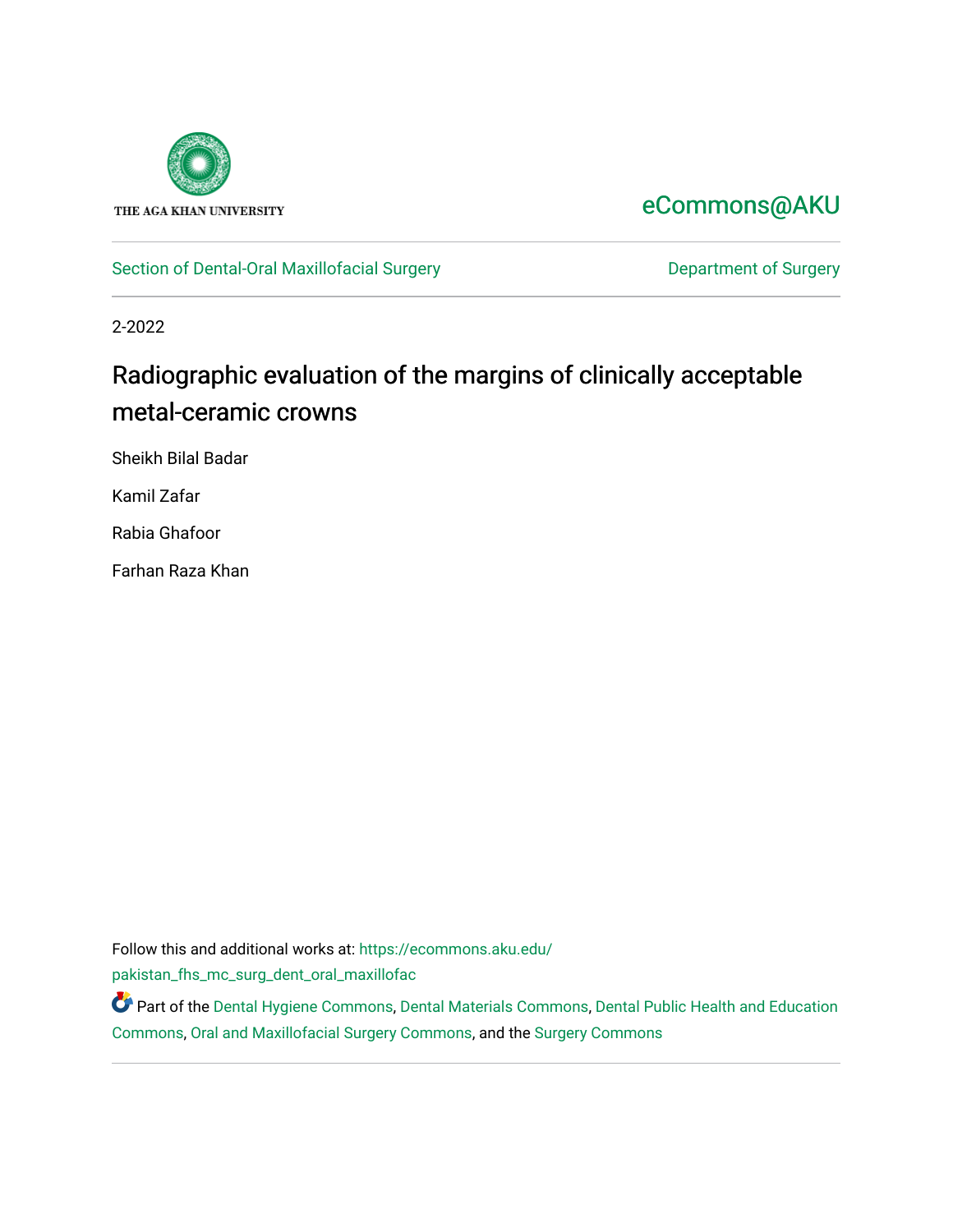RESEARCH ARTICLE

## **Radiographic evaluation of the margins of clinically acceptable metal-ceramic crowns**

Sheikh Bilal Badar, Kamil Zafar, Robia Ghafoor, Farhan Raza Khan

#### **Abstract**

**Objective:** To radiographically evaluate the proximal marginal fit of the clinically acceptable metal-ceramic crowns. **Method:** The prospective study was conducted at the dental clinics of Aga Khan University, Karachi, from July to December 2018, and comprised metal-ceramic crowns that were evaluated prior to the cementation. Clinical examinations were conducted by seating the crown on the tooth preparation and visual assessment was done using sharp explorer along the margins. Clinically acceptable crowns were then evaluated on the bite-wing radiograph. Any horizontal or vertical inaccuracy of >0.5mm at the proximal margins was recorded as 'discrepancy'. Data was analysed using SPSS 22.

**Results:** Of the 230 interproximal margins of 115 crowns evaluated, 113(49.1%) sites had marginal discrepancies; 44(19.1%) horizontal discrepancies, 58(25.2%) vertical discrepancies, and 11(4.8%) having both horizontal and vertical discrepancies. Horizontal crown margin discrepancies were most associated with the mesial site of the maxillary crowns, while vertical discrepancies were commonly associated with the distal aspect of all crowns  $(p<0.050)$ .

**Conclusions:** Almost half of the crowns that were considered clinically acceptable had some vertical or horizontal marginal discrepancy on radiographic evaluation.

**Keywords:** Crown, Margins, Dental radiography, Metal ceramic crowns. (JPMA 72: S-35 [Suppl. 1]; 2022) **DOI:https://doi.org/10.47391/JPMA.AKU-08**

#### **Introduction**

Prosthetic crowns are indirect restorations that are placed to repair teeth, maintain occlusion and improve the aesthetics.1,2 Endodontically treated teeth are commonly subjected to crown placement to prevent any future fracture. The margins of a crown mark the transition between the crown material and the finishing line at the recipient tooth surface. The integrity of the margins is critical for the long-term health and survival of the crowned teeth.3,4 Crown margins should be blended and confluent with the tooth structure without having any positive or negative ledges or gaps.5 In clinical practice, it is not uncommon to encounter crowns with faulty and imprecise margins.

Marginal discrepancies in the crown are mostly observed in scenarios where tooth preparation margins are irregular or missing. Defects in impression-taking, and pouring or laboratory errors, such as distortion in the pattern or casting shrinkage, are responsible for incorrect positioning of the crown margins.<sup>6</sup> Regardless of the cause, the marginal discrepancy, if left unnoticed at the trial and cementation stages, may lead to poor survival of the fixed prosthesis. The gap between the prosthesis margin and tooth-preparation margins exposes the luting

Department of Surgery, Aga Khan University, Karachi, Pakistan. **Correspondence:** Farhan Raza Khan. Email: farhan.raza@aku.edu

cement to the oral environment, leading to an increased rate of cement dissolution. This could ultimately lead to percolation of bacteria, resulting in compromised longevity of the tooth due to caries.7 Studies have also shown the association between margin discrepancies and the presence of caries in adjacent teeth.8-10 Before cementing any crown, the try-in step offers an opportunity to the clinician to ensure that the margins of the fixed prosthesis, especially at the proximal sites, are satisfactory.3

Marginal fit of the crowns can be evaluated either qualitatively or quantitatively.11 Qualitative evaluation is done by employing clinical or radiological methods whereas quantitative evaluation involves use of microscope at high magnification.12 However, the use of such microscope is neither logistically possible nor clinically practical in routine dental practice.13 Therefore, clinical methods involving visual inspection and use of sharp explorer are commonly employed in clinical practice. The assessment of margins is a relatively straightforward exercise on the buccal and lingual aspects. However, evaluation of interproximal and subgingival margins poses a clinical challege.14,15 The detection of the marginal discrepancy of crowns largely depends on the skills and experience of the dentist.4 The use of appropriate radiographs can overcome this limitation. Fattahi et al.12 showed that upon radiographic examination, 75.5%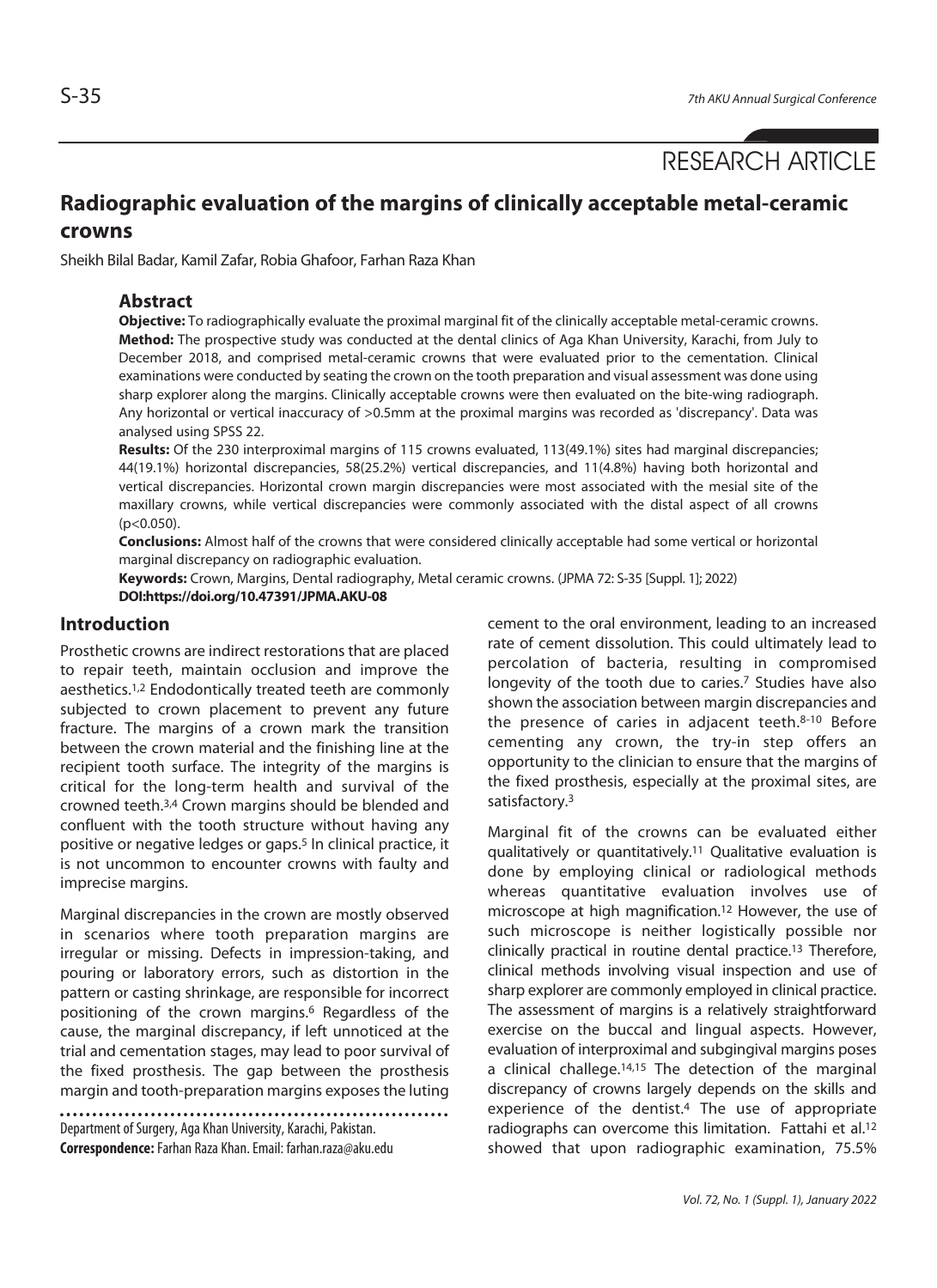crowns had vertical discrepancy at the margins and recommended the use of parallel radiography as an adjunct to the clinical examination for evaluation of proximal marginal adaptation. Libby et al.<sup>16</sup> evaluated the longevity of fixed partial dentures and suggested that periapical or bite-wings radiographs provided additional information regarding the marginal fit of restoration. Moreover, bite-wing radiographs were more valuable in the detection of proximal lesion compared to the periapical radiography.17 It is not uncommon to observe that the margins of otherwise clinically acceptable crowns turned out to be inadequate when assessed radiographically. This led the current hypothesis that there is a difference in the radiographic and clinical acceptability of the crown margins. The current study was planned to radiographically evaluate the proximal margins of the metal-ceramic crowns that were otherwise clinically acceptable.

#### **Materials and Methods**

The prospective study was conducted at the dental clinics of Aga Khan University (AKU), Karachi, from July to December 2018. After approval from the institutional ethics review committee, the sample size was calculated using the World Health Organisation (WHO) calculator<sup>18</sup> with absolute precision 0.08, level of significance 0.05 and confidence level 0.95.

The sample was raised using non-probability convenience sampling technique from among metalceramic crowns of patients who had presented for singleunit crown placement in maxillary or mandibular arch. The patients were included after taking informed consent. Those who had lost their provisional crowns or had gingival inflammation or overgrowth around the prepared teeth were excluded.

All crown preparations were performed by restorative dentistry residents, with clinical experience of more than three years, under the supervision of consultants. A precutting putty matrix composed of silicon rubber (Aquasil, Dentsply) was used to ensure appropriate tooth reduction in each case. Crown preparations were done for the metalceramic crowns with shoulder on buccal aspect, while rest of the margins were chamfer. The uniformity of margins and depth of preparation were ensured by using previously taken putty matrix for each preparation. Impressions of the prepared teeth were made with addition type silicone impression material in putty and light-body consistencies (Aquasil, Dentsply) using the single-step technique. These impressions were poured within 30 minutes with type IV high-strength dental stone using vacuum mixer (Bego stone plus, BEGO). Metal-ceramic crowns were fabricated with lost-wax technique using nickel-chromium alloy

(Starloy N, Dentsply) as metal core followed by layering with ceramic (Ceramco 3, Dentsply). All crowns were fabricated by a single technician with experience of >15 years. Each crown was visually evaluated for marginal adaptation using its respective die by the restorative dentistry residents. The laboratory acceptable crown was taken to the clinic and was seated on the tooth preparation and was clinically evaluated using a sharp explorer along the margins of the preparation. The crowns that exhibited satisfactory marginal fits were deemed as clinically acceptable crowns. Once the clinical test was satisfied and no discrepancy was detected on clinical examination, radiographic assessment was done using the bite-wings. Digital image was obtained using complementary metal oxide semiconductor (CMOS) size 2 plate (XIOS XG, Sirona) with a help of a bite-wing film holder (XIOS holder system) and cone positioning guide to get the uniform bite-wing radiograph. This plate was then exposed at 70KVp, 7mAs, focus to distance 23cm for 0.10 seconds, using an X-ray unit (CS 2200, Carestream). The image acquired was transferred to imaging software Sidexis XG (Version 2.61, Sirona). Any discrepancy observed in the radiographic marginal adaptation was measured using a digital caliper on the imaging software Sidexis XG. A marginal discrepancy >0.05mm on the proximal sites was labelled as a "deficiency" on radiographic examination. The radiographic outcome of the crown margins was divided into four categories;no discrepancy, horizontal discrepancy (which may be a positive or a negative ledge), vertical discrepancy and a combination of horizontal and vertical discrepancy (Figure).

All radiographic evaluations were independently carried out by two calibrated examiners. Both examiners were trained for one week before the initiation of the project for the identification of marginal discrepancies on the bite-wing radiographs and the use of digital caliper on Sidexis XG (Version 2.61, Sirona) for the quantification of the discrepancy, if present.



**Figure:** Vertical and horizontal marginal discrepancy between metal-ceramic crown and the tooth preparation.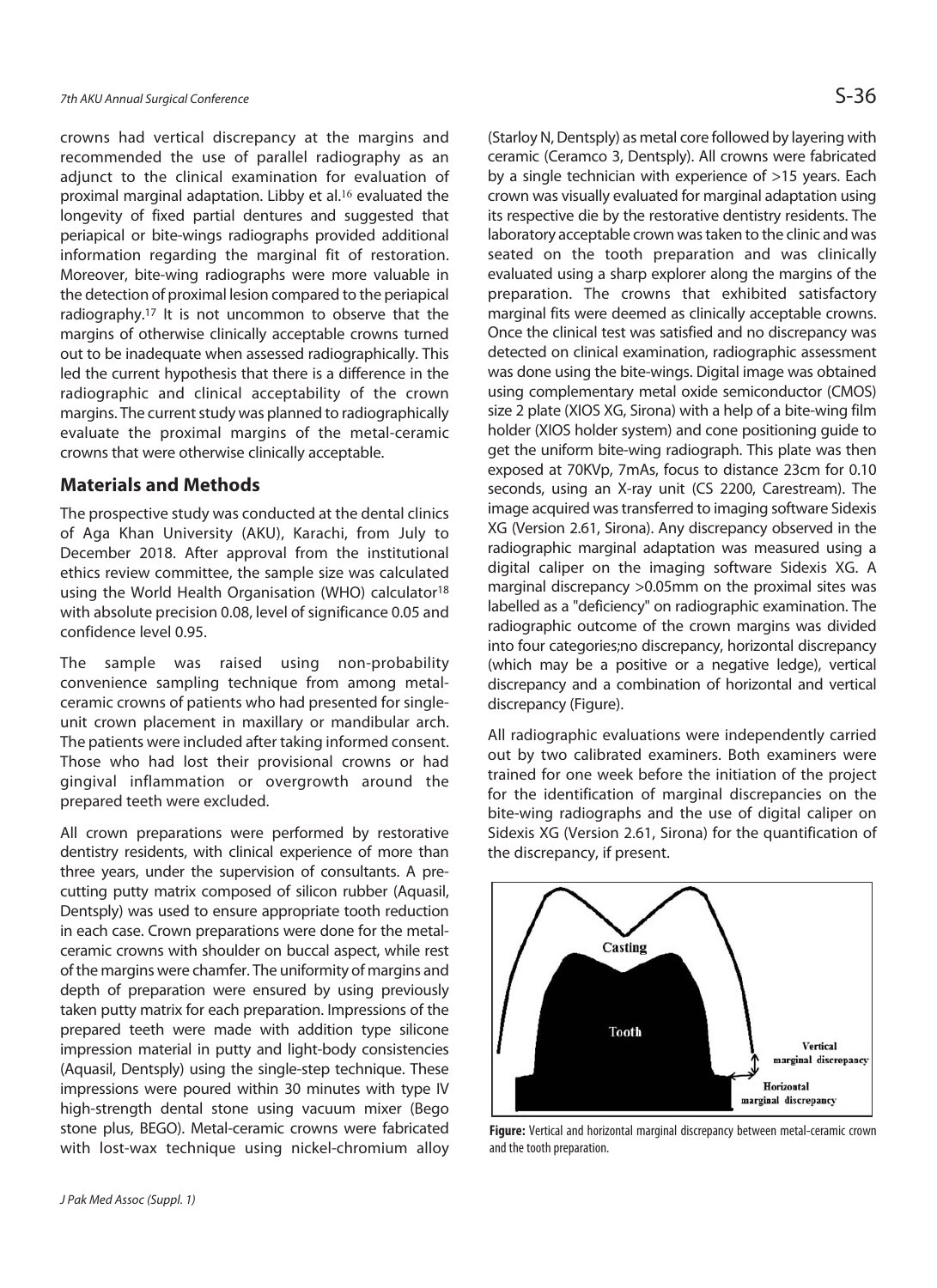Data was analysed using SPSS 22. Frequencies and percentages were calculated for tooth maxillary and mandibular teeth, mesial and distal tooth surfaces, clinical and radiographic assessment. Chi-square test was used to determine the association of marginal discrepancy of the crown with tooth type and tooth surface. Odds ratio (OR)was used to measure the association between the horizontal and vertical discrepancy categories of marginal discrepancy, and between the type of and site of tooth. Inter-examiner reliability was determined using intra-class correlation (ICC) coefficient. P<0.05 was taken as statistically significant.

### **Results**

Of the 115 metal-ceramic crowns, 38(33%) belonged to mandibular teeth and 77(67%) were in the maxillary arch. Out of 230 mesial and distal sites assessed on the radiograph, 113(49.1%) had some form of crown marginal discrepancies (Table-1). The mean horizontal discrepancy was 0.08+0.35mm, while mean vertical discrepancy was 0.19+0.34mm. The vertical marginal discrepancies were mainly observed on the distal aspects of the crowns (OR: 8.2) whereas horizontal discrepancies were mainly seen on the mesial side of the maxillary crowns (OR: 3.0). These associations were statistically significant (Tables-2, 3). The

Table-1: Crowns and discrepancies (n=115 crowns).

| <b>Type of defect</b>                    | <b>Frequency (surfaces)</b> | %    |  |
|------------------------------------------|-----------------------------|------|--|
| No discrepancy                           | 117                         | 50.9 |  |
| Horizontal discrepancy                   | 44                          | 19.1 |  |
| Vertical discrepancy                     | 58                          | 25.2 |  |
| Both horizontal and vertical discrepancy | 11                          | 4.8  |  |
| <b>Total sites</b>                       | 230                         | 100  |  |

inter-examiner reliability was excellent with ICC coefficient 0.93.

#### **Discussion**

The null hypothesis was refuted in the present study. The radiographic examination exhibited horizontal and vertical marginal discrepancies in a large proportion of clinically acceptable crowns. This indicates significant difference in the two assessment methods. Ideally, there should be no difference in the clinical and radiographic assessments of the crown margins.19 The presence of marginal discrepancy became a potential source for cement dissolution, microleakage and plaque accumulation which attract potential pathogens responsible for the development of carious lesions.5,14,20-22 It is not only associated with the dental caries beneath the crown margins, but also with the caries in the adjacent teeth, leading to the failure of the fixed prosthesis.8,23 For this reason, bite-wing radiographic technique was used to evaluate crown margins on the proximal surfaces in the present study.

Direct viewing technique is commonly employed at the chair-side that involves the use of dental explorer to evaluate the marginal fit of the crowns.11 It provides valuable information regarding the presence of defects on the buccal and lingual surfaces, but it was not a suitable modality to detect any marginal defect on the proximal aspects of crown-tooth interface.8,12

The present study showed that clinical examination alone is not sufficient to label a crown as adequate. The radiographic assessment is superior in terms of deterring the marginal discrepancies, especially on the proximal sites. Relying solely on the clinical examination for the detection of marginal

**Table-2:** Association between tooth location and marginal discrepancy of metal-ceramic crowns observed on the bite-wing radiograph.

| <b>Tooth location</b>     | <b>Radiographic Assessment</b> |                               |                             |                                          | p-value |
|---------------------------|--------------------------------|-------------------------------|-----------------------------|------------------------------------------|---------|
|                           | No discrepancy                 | <b>Horizontal discrepancy</b> | <b>Vertical Discrepancy</b> | Both horizontal and vertical discrepancy |         |
| Maxillary sites $(n=154)$ | 88                             |                               | 29                          |                                          |         |
| Mandibular sites $(n=76)$ | 29                             |                               | 29                          |                                          | 0.001   |
| Total sites $(n=230)$     | 17                             | 44                            | 58                          |                                          |         |

\*Chi square test was applied.

\*\*Odds ratio between horizontal/vertical discrepancy and maxillary/mandibular teeth location turned out to be 3.0.

**Table-3:** Association between tooth surface and marginal discrepancy of metal-ceramic crowns observed on bite-wing radiograph.

| <b>Tooth surface</b> | <b>Radiographical Assessment</b> |                               |                             |                                          |         |
|----------------------|----------------------------------|-------------------------------|-----------------------------|------------------------------------------|---------|
|                      | No discrepancy                   | <b>Horizontal discrepancy</b> | <b>Vertical Discrepancy</b> | Both horizontal and vertical discrepancy |         |
| <b>Mesial</b>        | 62                               | 34                            |                             |                                          |         |
| Distal               |                                  | 10                            | 41                          |                                          | < 0.001 |
| Total sites $n=230$  | 17                               | 44                            | 58                          |                                          |         |

\*Chi square test was applied.

\*\*Odds ratio between horizontal/vertical discrepancy and mesial/distal site of teeth turned out to be 8.2.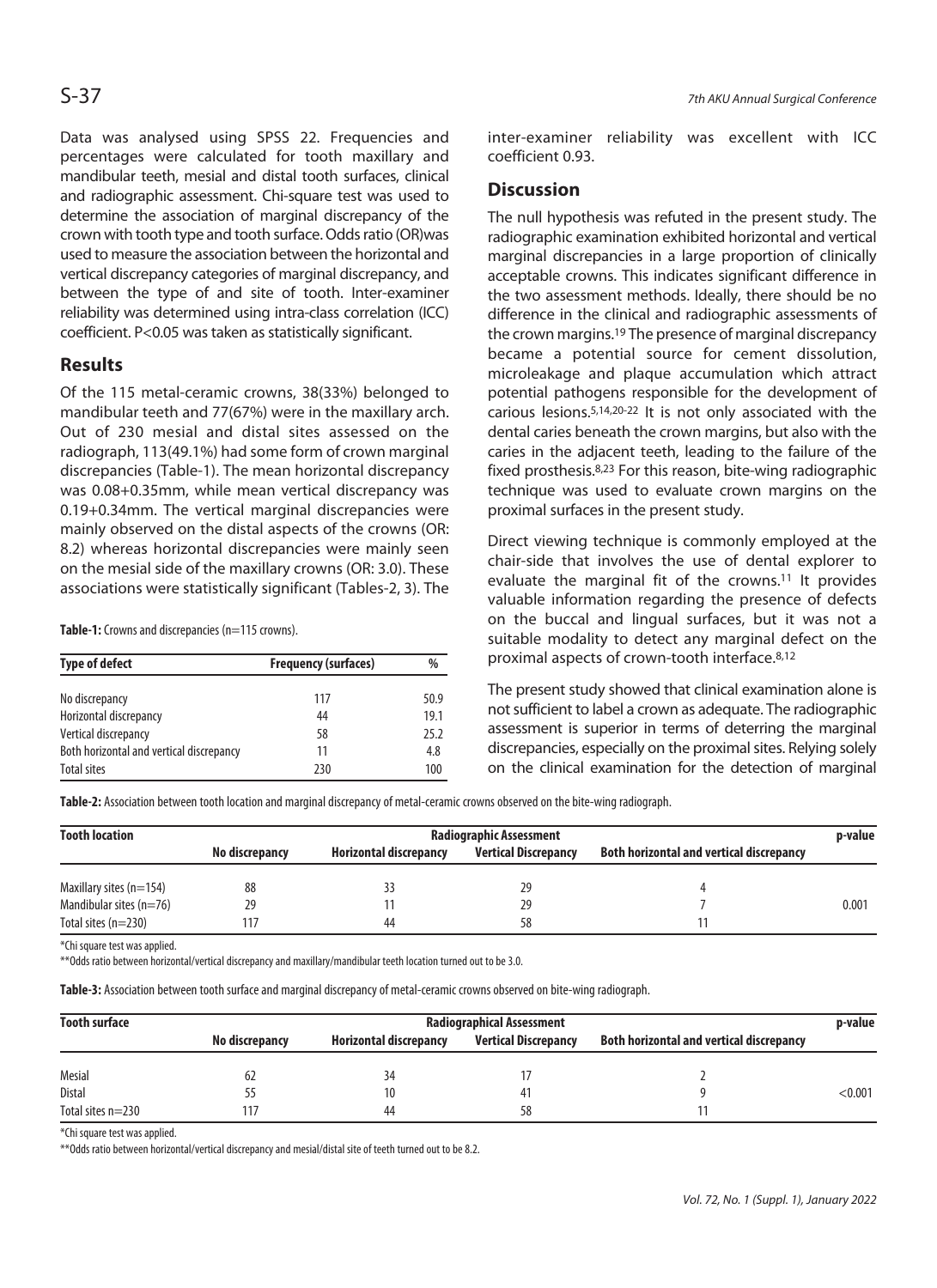discrepancy resulted in the loss of marginal fit information in the proximal area of 50% sites.12 Studies suggest that disparity exists among clinicians for the detection of marginal gap and the disagreement is there even within the subject assessed at two different times.<sup>19,24,25</sup>

Multiple studies proposed the use of radiographic aid in addition to the clinical examination for the detection of proximal marginal fit of fixed dental restorations.12,16,26 Fattahi et al. recommended the use of periapical radiographs in addition to the clinical examination and proposed that the evaluation of marginal adaptation just with the use of explorer or even with the use of impression material was not sufficient.12 Libby et al. advocated the use of radiography as a mandatory step in the crown and bridge cementation.16 Durre and Ahmad had proposed the use of radiographs both before and after cementation for the detection of marginal discrepancies and presence of residual cement.8 Such marginal discrepancies, when present, could lead to exposure of margins to oral environment, cement dissolution and plaque accumulation, which had adverse effects on both tooth and periodontal tissues.8,27,28 Bite-wing radiographs were taken in the present study for the evaluation of the proximal marginal fit because it provided a near-parallel image of the abutment tooth.29 This helped in obtaining practical information regarding adaptation of crown margins, its location and its relation to the crestal bone, thus, resulted in better treatment prognosis.12 Although pre-cementation radiographs are not universally practised, data in the present study strongly suggests a case in its favour. For the present study, no unnecessary radiations were exposed to the patients as pre-cementation radiographic examination of fixed prosthesis is a standard operating procedure. Several studies have reported marginal gaps among crowns (detected radiographically or microscopically) that were earlier considered acceptable on visual examination.23,30

What constitutes a marginal discrepancy is debatable in literature.<sup>11</sup> According to Mclean et al.<sup>31</sup> marginal discrepancy <0.08mm was difficult to be detected under clinical examination. Another study showed that marginal opening of 0.1mm was detectable with dental explorer and was considered the borderline of acceptability.24 Schaefer et al. described 0.05-0.15mm gap as acceptable marginal discrepancies.32 Fattahi et al.12 had considered the marginal gap >0.05mm to be an open margin. In the present study, a marginal gap of >0.05mm on bite-wing radiograph was treated as marginal discrepancy. However, there remains a lack of consensus on what constitutes a clinically acceptable marginal gap.

Does any configuration of the tooth preparation margin lead to inadequate margins in the definitive crown? The

answer is not definitive. Although the present study has not evaluated the effect of marginal configuration on the marginal fit of dental restoration, as it was beyond the study's scope, literature suggests that large chamfer and tilted chamfer configuration are associated with higher marginal discrepancies compared to the shoulder preparation.33 However, Tsitrous et al. were unable to detect any association between different marginal designs and marginal fit of dental restorations.34

The overall marginal discrepancies detected among clinically acceptable crown in the present study turned out to be 49.1% of the cases. This was better than reported by Fattahi et al. which showed marginal discrepancies in 85% of the cases when examined radiographically.12 These discrepancies could be due to inaccuracy in the impression-taking by the clinician or improper handling of the dental casts by the dental technician. Durre and Ahmad evaluated patients with cemented crowns and bridges on periapical radiograph and found marginal discrepancies in 13-18% cases.8 They attributed these discrepancies to improper tooth preparation technique, impression errors or casting defects.6,8

In the present study, out of around 50% sites of the defected margins, the horizontal discrepancy comprised nearly 20% of the sites, while 25% of the discrepancies were in the vertical plane. Only 11(5%) crowns had discrepancy in both dimensions. In contrast, Fattahi et al. detected horizontal discrepancies in 60% of the crowns, while vertical discrepancies were in 75.5% of the examined crowns.12 The presence of vertical and horizontal discrepancies could be attributed to incomplete seating of crowns due to tight proximal contact or the presence of premature contact surface at tooth surface or fitting surface of the crown. It could also be due to inaccurate impression of prepared tooth because of the presence of blood and poor access of impression material to the prepared surface. The presence of subgingival margins could also be ascribed to the presence of crown marginal discrepancies.12 Evidence suggests that marginal discrepancy is more common on the distal sites of the crown. This probably is due to difficulty in gaining access to the distal surfaces during tooth preparation.8

In terms of limitations, the present study was done at a single centre study and only metal-ceramic crowns on posterior teeth were evaluated, limiting the generalisability of the findings. Furthermore, bite-wing radiographs were not taken after the final cementation of the crowns, and, therefore, the effect of cementation could not be determined. The use of bite-wing dental radiographs should be used as an adjunct to the clinical assessment prior to the permanent cementation of the metal ceramic crowns on posterior teeth.